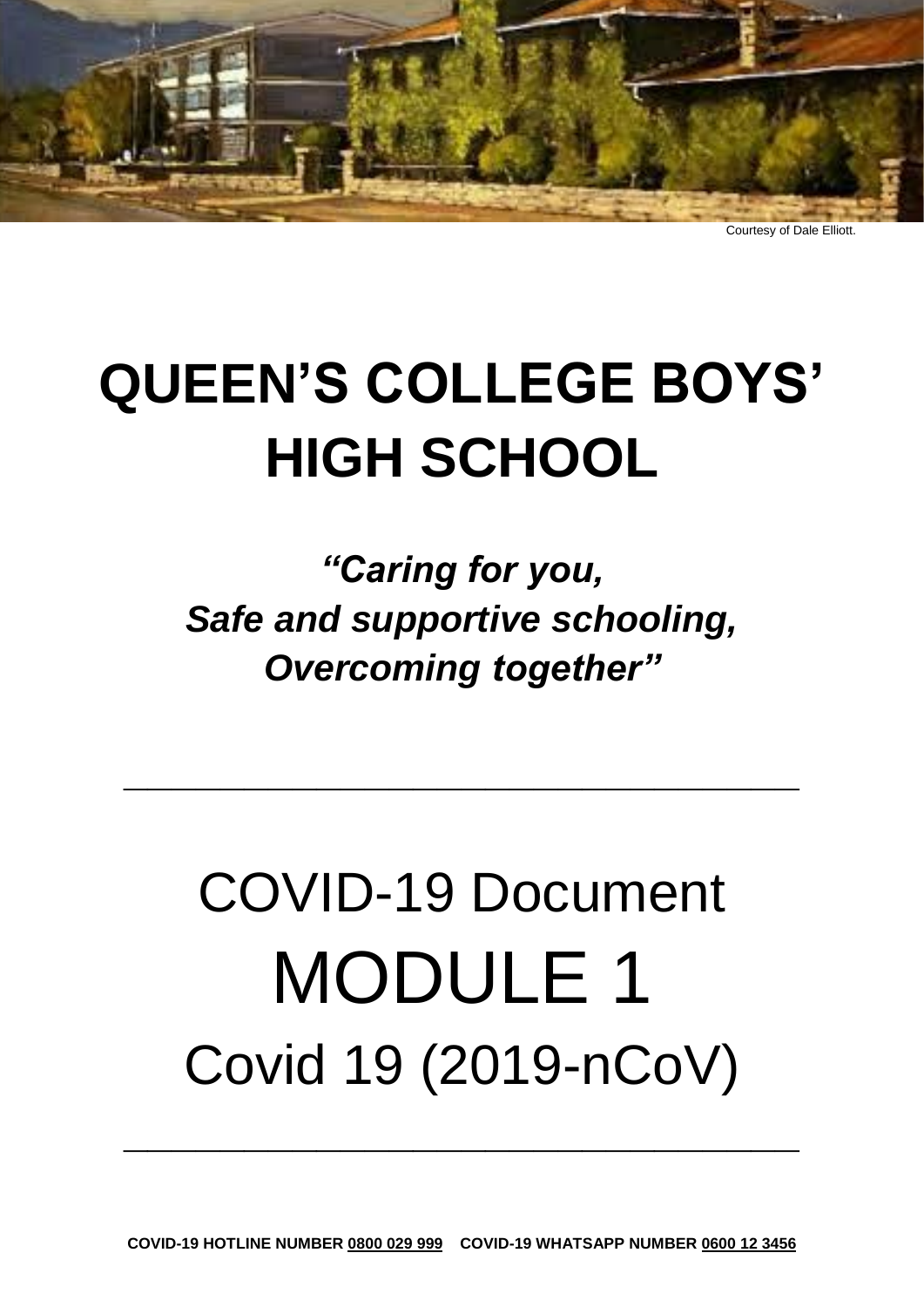

### **WHAT IS COVID-19?**

- A corona virus is a kind of common virus that causes an infection in your nose, sinuses, or upper throat. Most corona viruses are not dangerous.
- COVID-19 is a disease that can cause what doctors call a respiratory tract infection. It can affect your upper respiratory tract (sinuses, nose and throat) or lower respiratory tract (windpipe and lungs). It is caused by a corona virus named SARS-CoV-2.

#### **WHERE DID COVID-19 ORIGINATE?**

- This virus and disease were unknown before the outbreak started in Wuhan, China, in December 2019.
- COVID-19 is now a pandemic affecting many countries, globally.

#### **SYMPTOMS OF COVID-19**

- The most common symptoms of COVID-19 are fever, a dry cough and tiredness.
- Other symptoms that are less common and may affect some patients include aches and pains, nasal congestion, headaches, conjunctivitis, a sore throat, diarrhoea, a loss of taste or smell, a rash on the skin or discolouration of fingers and / or toes.
- These symptoms are usually mild and begin gradually. Some people may become infected but only have very mild symptoms.
- Most people (about 80%) recover from the disease without needing hospital treatment.
- Around 1 out of every 5 people who get COVID-19 become seriously ill and develop difficulty breathing.
- Older people and those with underlying medical problems like high blood pressure, heart and lung problems, diabetes, or cancer, are at higher risk of developing serious illness.
- However, anyone can catch COVID-19 and become seriously ill.
- People of all ages who experience fever and/or cough associated with difficulty in breathing / shortness of breath, chest pain / pressure, or loss of speech or movement should seek medical attention immediately.

Page 1